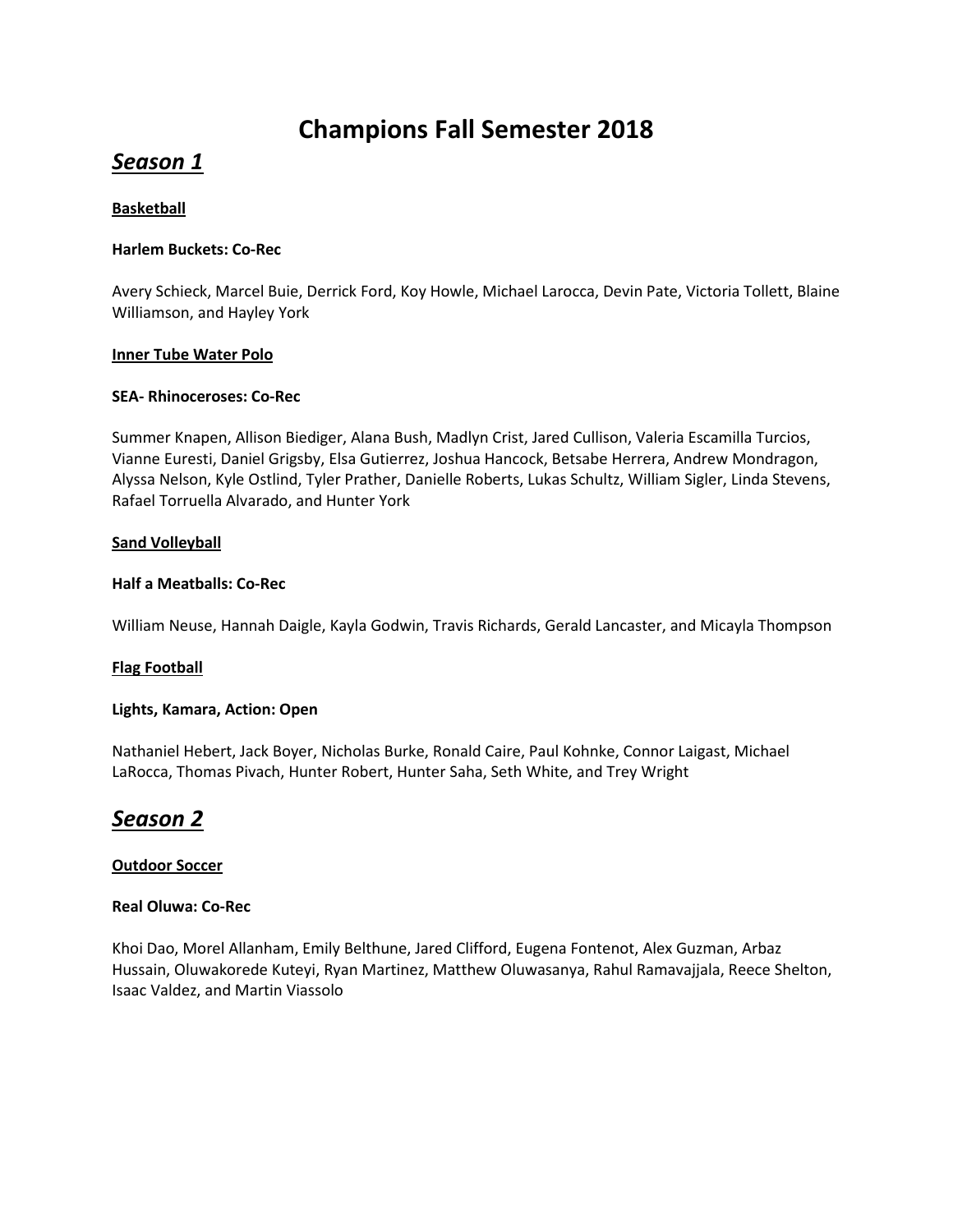# **Dodgeball**

#### **Las Chanclas: Open**

Alfonso Mendoza, Erick Alba, Sebastian Armstrong, Ignacio Cobos Yelavives, Andres Coli, Rogelio Covarrubias Hernandez, Rick Feuntes, Diego Garcia, Luz Guzman, and Shelly Mejia

# **Flag Football**

#### **Balls Beets Battlestar: Co-Rec**

Geryn Young, Blair Ballard, Leah Bellis, Nicholas Burke, Kayla Godwin, Jordan Guy, Neal Sansing, and William Schmidt

#### **Basketball**

#### **SavageSZN: Open**

Seth White, Nathaniel Hebert, Paul Kohnke, Connor Laigast, Michael LaRocca, Devin Pate, Hunter Robert, Baron Schoenvogel, and Blaine Williamson

#### **Volleyball**

# **Half a Meatballs: Co-Rec**

William Neuse, Hannah Daigle, Kayla Godwin, Briana Falcon, Gerald Lancaster, Micayla Thompson, and Bryce Truslow

#### **Tennis Tournament**

#### **Singles: Open**

Ignacio Cobos Yelavives

#### **Madden 19 Tournament**

#### **Singles: Open**

Khoi Dao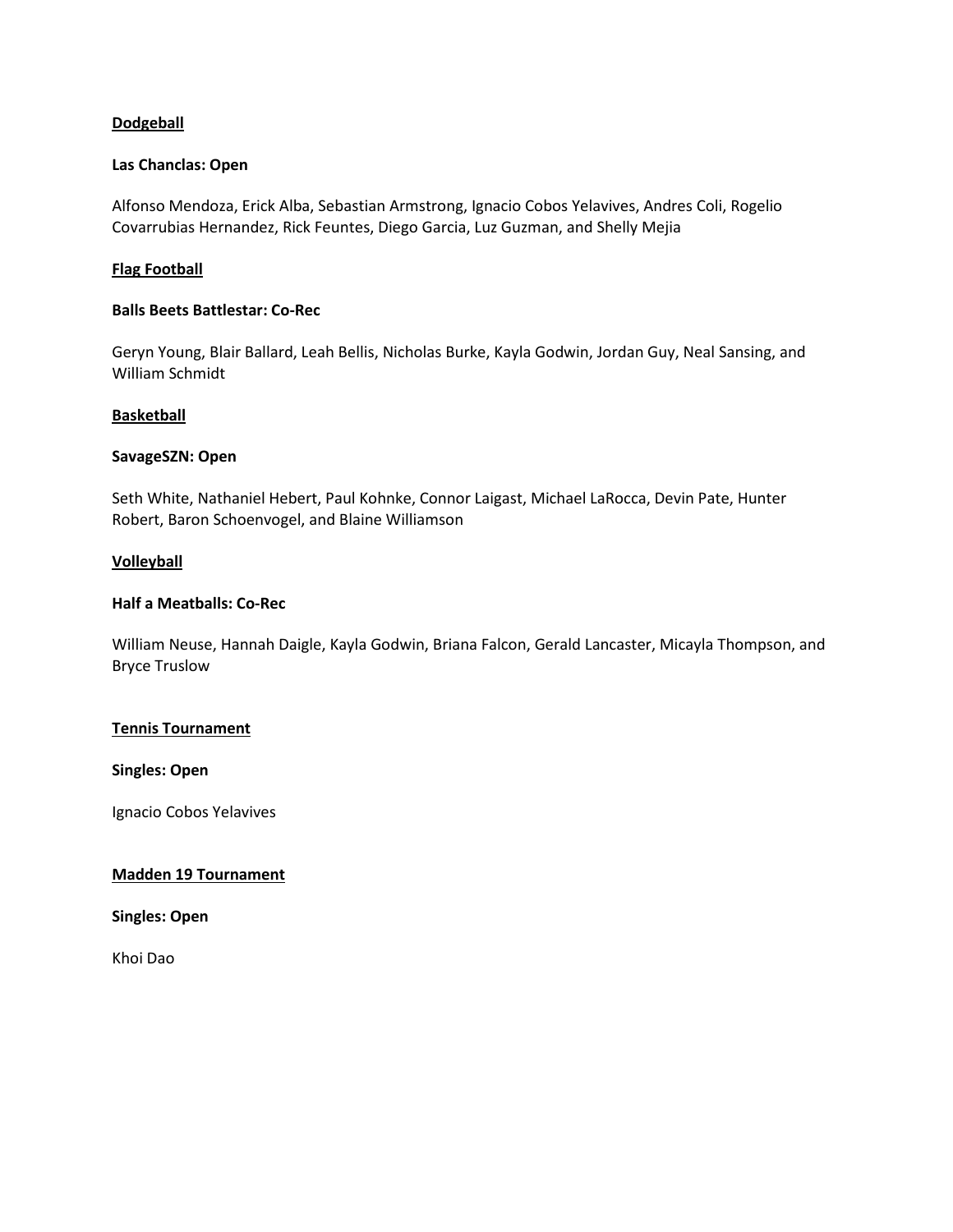# **Champions Spring Semester 2019**

# *Season 1*

# **Flag Football**

# **BeatsByRay: Open**

Michael LaRocca, Brandon Aguilar, Anthony Boening, Koy Howle, Jonathan Martin, Baron Schoenvogel, Benjamin Shackelford, Alek Wendler, and Blaine Williamson

# **Outdoor Soccer**

# **Higher Education: Co-Rec**

Khoi Dao, Jared Clifford, Eugena Fontenot, Arbaz Hussain, Oluwakorede Kuteyi, Ryan Martinez, Rahul Ramavajjala, Isaac Valdez, Yarentzy Magallanes, Alexandria Perez, Alyssa Potato, and Martin Viassolo

#### **Sand Volleyball**

# **Half a Meatballs: Co-Rec**

William Neuse, Hannah Daigle, Kayla Godwin, Travis Richards, Gerald Lancaster, Hayley York, Michael LaRocca and Micayla Thompson

# *Season 2*

#### **Indoor Soccer**

#### **Real Oluwa: Co-Rec**

Khoi Dao, Morel Allanham, Emily Belthune, Jared Clifford, Eugena Fontenot, Alex Guzman, Arbaz Hussain, Oluwakorede Kuteyi, Ryan Martinez, Matthew Oluwasanya, Rahul Ramavajjala, Reece Shelton, Isaac Valdez, and Martin Viassolo

#### **Basketball**

#### **Girls Don't Khawi: Co-Rec**

Avery Schieck, Jonathan Martin, Deisha Trammel, Koy Howle, Michael Larocca, Victoria Tollett, Baron Schoenvogel, Blaine Williamson, Hayley York, and Brandon Aguilar